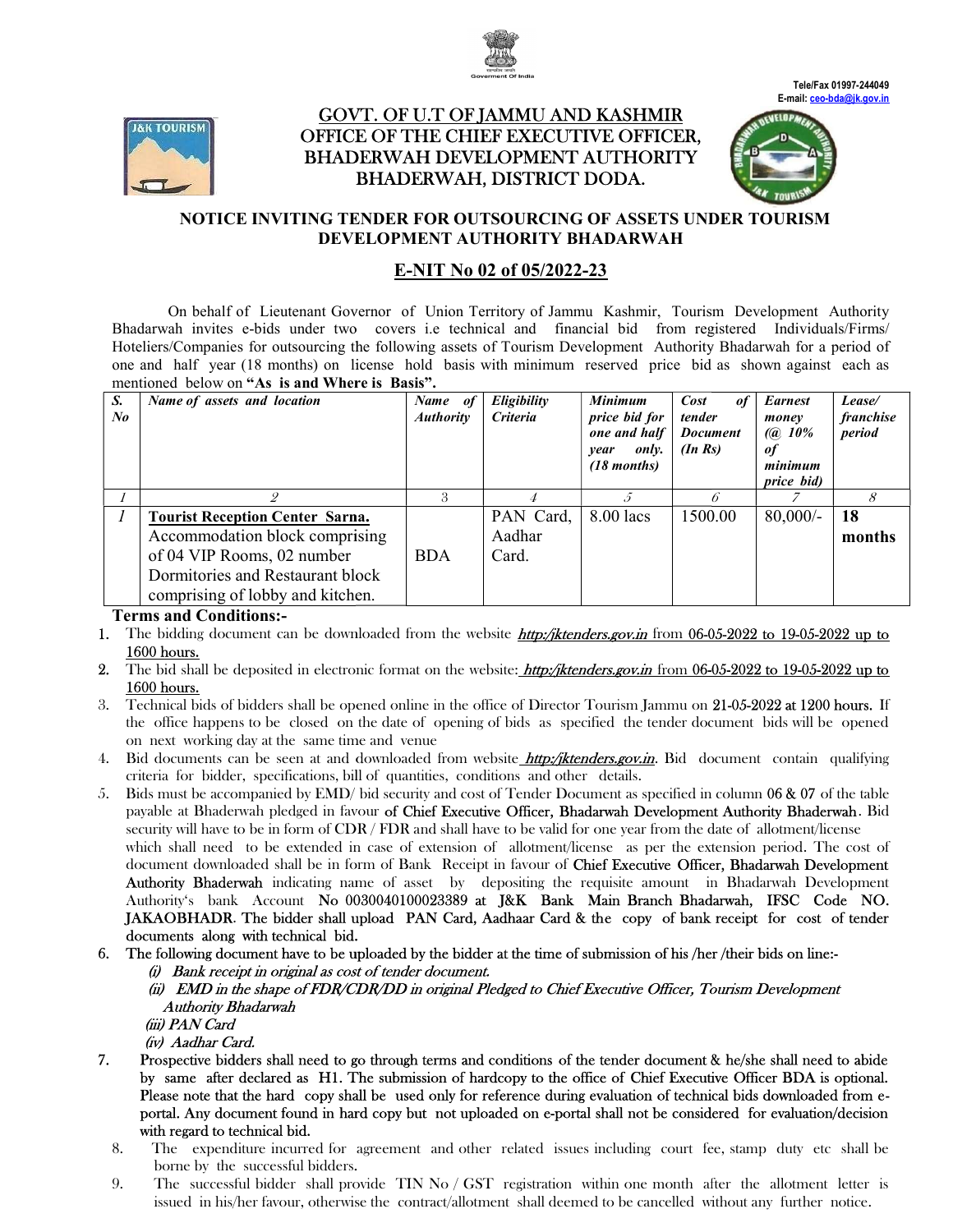- 10. The successful bidder shall need to pay the bided amount in advance in toto within seven days from the date of issuance of letter of information and to enter into agreement with CEO, BDA (or) any other officer authorized for the purpose with in stipulated period mentioned in LOI, otherwise the contract shall deemed to be cancelled without issuing any notice and all the deposited shall be forfeited
- 11. The successful bidder/allottee/licensee shall need to keep the respective asset (s) fully functional throughout the year. In case any asset is found to be closed/locked/non functional by Chief Executive Officer , Bhadarwah Development Authority (or) any other officer/official authorized for inspection of assets for a period exceeding seven days, the Chief Executive Officer , BDA after proper enquiry shall have right to cancel the contract (or)/and to take over the possession of asset/work immediately without issuing any notice in the matter and in such case no refund shall be made, further all the dues shall be forfeited.
- 12. The tenderer/Authorized signatory of the company/firm should sign at the bottom space of the pages of the tender document.
- 13. The successful bidder who gets the property allotted shall have to work exclusively for the promotion of Bhadarwah as tourist destination.
- 14. The earnest money deposit in the shape of CDR of successful tenderer shall be released only after the contract period is over and will not carry any interest.
- 15. Earnest money deposit of the successful bidder shall be forfeited in the event of withdrawal of his bid before the bid validity period or in the event of failure of the successful bidder to furnish the bid security or to execute the agreement within the specified period. In addition to the forfeiture of earnest money deposit steps to be taken to blacklist the defaulters.
- 16. The Earnest Money Deposit in the shape of CDR of unsuccessful tenderers will be released after a decision taken on the tender.
- 17. The tender shall be valid for 90 days from the date of opening of Price Bid.
- 18. During evaluation of bids, the Committee may, at its discretion, ask the bidder for clarification of his bid.
- 19. The Committee will scrutinize the bids to determine whether they are complete, whether any computational errors have been made, whether required sureties have been furnished, whether the documents have been properly signed, and whether the bids are generally in order. Bids from Representatives, without proper authorization from the tenderer shall be treated as non-responsive.
- 20. No bidder shall contact the Chief Executive Officer or any other officer/official of Bhadarwah Development Authority on any matter relating to its bid from the time of bid opening till the contract is awarded.
- 21. Any effort by a bidder to influence the Chief Executive Officer, Bhadarwah Development Authority, Bhadarwah in bid evaluation, bid comparison or contract award decisions may result in rejection of his bid.
- 22. The committee reserves the right either to accept or reject any or all the tenders at any time prior to awarded of contract without assigning any reason thereof.
- 23. The successful bidder will have to enter into an agreement with this authority as per the license deed & other terms and conditions depicted in the NIT/Tender document
- 24. During the lease period any damage to the infrastructure or furniture or Parks and Gardens shall be the sole responsibility of the allottee to get the same damages restored as per the specified specifications of BDA.
- 25. The allotment shall be on "as and where basis" Successful bidder shall need to renovate /strengthen the asset(s) at his/her own cost which includes Parks & Gardens, Children Parks & all other assets except Herbal Garden. The seedlings of season flowers however shall be supplied by BDA for plantation by the Contractor. However, he/she shall not be permitted to carry out any major/minor alternation without written permission from Chief Executive Officer Bhadarwah Dev Authority.
- 26. The successful bidder shall need to enter into agreement with Chief Executive Officer, Bhadarwah Dev Authority (or) any other officer authorized for the purpose before taking possession of building after payment of bid amount in total.
- 27. All sections, permissions, no objections, letters of intent, consents, licenses, clearances, approvals etc, shall be obtained by the franchisee at his cost and such document shall be kept effective and in force at all material times.
- 28. The successful bidders has to be vacate the asset allotted to him after 18 months (outsourced period) , In case the asset remain with allottee after allotted period Bhadarwah Development Authority shall charge 2 times extra per day from the allottee as per his bid and his CDR shall be forfeited.
- 29. In case of termination by the contractor, the earnest money and bank guarantee money shall not be refunded by the Bhadarwah Development Authority Bhadarwah at all to the Contractor.
- 30. In any case of any complaint (s) by the visitors / tourists or otherwise for not providing proper service/ non maintenance of area /assets or any other negligence on the part of allotee, Chief Executive Officer Bhadarwah Development Authority or any other officer/ official authorized for the purpose by Chief Executive Officer Bhadarwah Dev. Authority ,shall have right to impose penalty(ies) up to Rs 10,000/= (Ten Thousand) on spot, depending upon intensity of offence/compliant or to cancel/terminate the contract by issuing only one notice/explanation and not receiving satisfactory reply, to terminate the contract immediately without any notice/explanation letter depending upon the intensity of offence or all aforesaid actions/penalties. In all such case(s); the earnest money deposited or any other due on part of allottee shall be forfeited, besides any one or all the aforesaid penalties.
- 31. That the contractor shall fully & solely liable to pay Income tax, sales Tax or other Taxes imposed by the Central/State Government, Local Authority or any claim raised against the Bhadarwah Development Authority on demand.
- 32. That the contractor shall not employ to work in the said assets any persons suffering from any contagious or infectious disease. For this purpose the Contractor shall obtain a medical certificate for each of its employee from the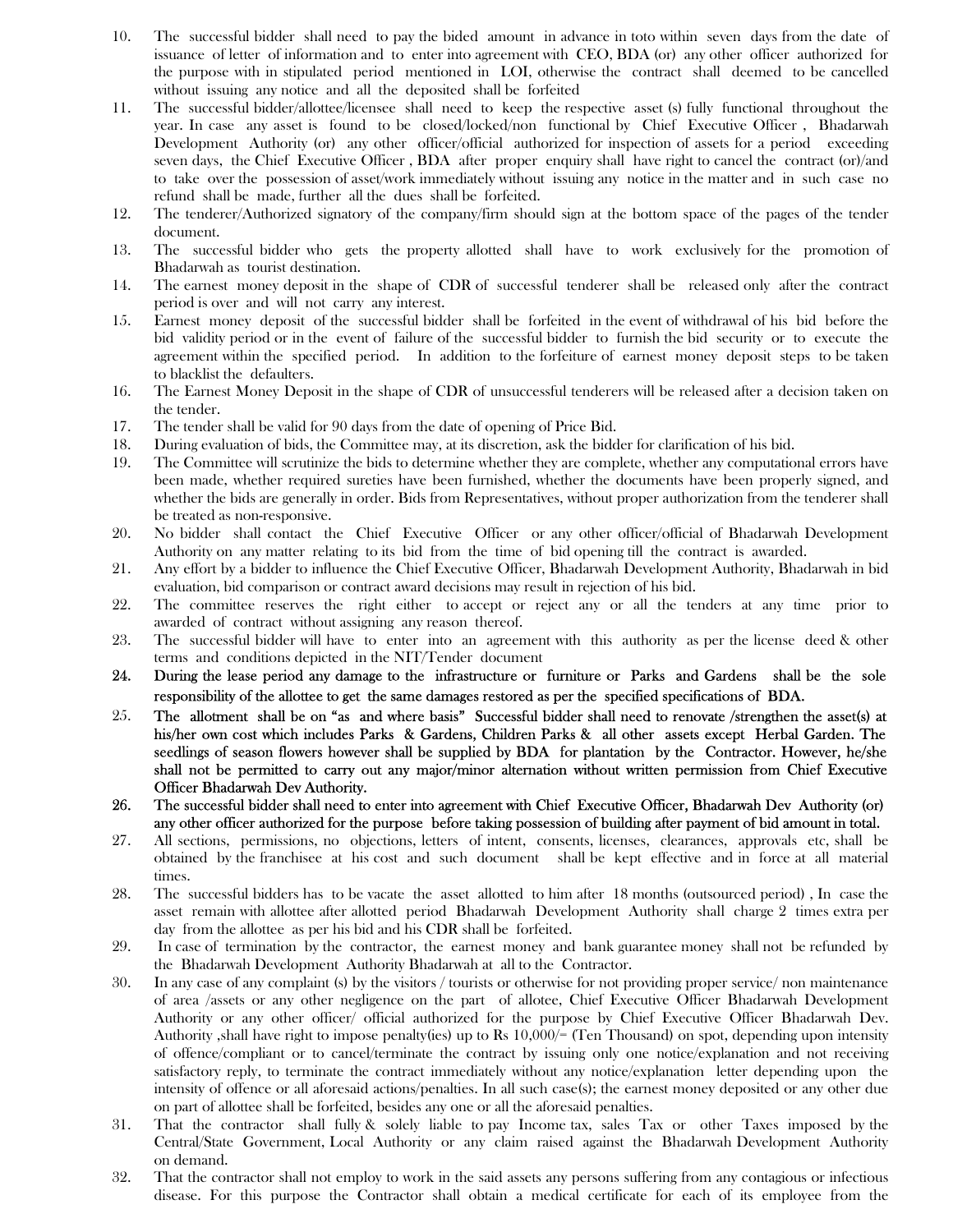Hospital/Medical Practitioner when asked to do so, further the allottee shall need to submit the list of employees working / engaged for the purpose along with Police verification report individually.

- 33. That the Contractor shall fully & solely responsible for the implementation of various labour legislations such as J&K Job/Labour & Commercial Establishment Act, Minimum Wage Act, E.S.I Act, E.P.F Act Rules and By Laws of various Local Bodies/Govt. and he shall be responsible to fulfill the requirements prescribed therein and maintain proper record there and is solely responsible for any violation thereof and in case the contractor is saddle with any liability on account of such failure on the part of the Contractor, the Contractor shall indemnify the Bhadarwah Development Authority to the extent of such liability. Further the Bhadarwah Development Authority shall have no liability whatever to such employee nor the employees shall have any claim for employment in the Bhadarwah Development Authority on premature termination or on expiry of the contract period.
- 34. That the Contractor shall have to strictly comply/abide by all the existing and future rules & regulations of Bhadarwah Development Authority and or provision of J&K, Authorities Act & Rules, by Law & Regulation made there under.
- 35. That the contractor shall have to use the asset solely for the purpose for which the contract is given.
- 36. The contractor shall not alter the original shape of the structure of the premises and shall be liable to pay the BDA on demand and keep it indemnify against any loss damage or penalty which may be imposed by the Bhadarwah Dev. Authority
- 37. That the Contractor shall not sublet either the whole asset or a portion of the same to any other third party. In case of any subletting, the contract shall deemed to be cancelled immediately.
- 38. Under no circumstances alcoholic drinks and other intoxicants shall be served or allowed to consume in and around the assets.
- 39. That the Contractor shall not any time so cause or permit any nuisance in or around the said assets which shall cause unauthorized inconvenience or disturbance to the occupies or any other properties in the neighborhood.
- 40. That the Chief Executive Officer, Bhadarwah Development Authority reserves the right to cancel the contract either on the basis of performance or if the party violates any of the conditions as laid down in the agreement.
- 41. That if the contractor fails to deposit the amount in toto within one week of due time his contract shall be terminated without any notice and assets /function will be taken by the authority instantly and his CDR shall be forfeited.
- 42. That the contractor shall have to maintain cleanliness & hygiene of the premises and its surrounding areas at their own cost.
- 43. That the Contractor will only use commercial gas burners or Electric gadgets for cooking.
- 44. That the contractor shall make the adequate provisions for fire protection, safety fire fighting arrangements as may be prescribed by Chief Fire Officer of Bhadarwah or standard practice prevailing in Jammu or prescribed by any other authority on this behalf at its own cost.
- 45. That the contractor shall not store any inflammable materials in the premises which may expose it to the risk of a possible fire explosion.
- 46. That the contractor will have to serve local food/cuisine in the premises and shall use only preferably bio-degradable crockery in the unit. Dish washing should be done in the kitchen pantry area nowhere else.
- 47. That the successful bidder has to deploy sufficient number of employees with uniform for smooth running, up keeping and parking at the allotted assets.
- 48. The Contractor shall have to display rate list of items sold or serviced by him for which the rate shall be fixed by the Chief Executive Officer Bhadarwah Development Authority and shall be binding on the contractor.
- 49. The contractor should employee trained hotel Management persons for cooking, Catering and other services.
- 50. Any damage to the property will invite penalty amounting to double of cost of damages or replacement of the same.
- 51. In case of any laxity in the smooth running of the job or complaint received the contract will be terminated without giving any notice.
- 52. That any other terms and conditions which are not specifically mentioned herein above may be added or incorporated in future, subject to mutual consent of both the parties hereto in consonance with the terms and conditions of this agreement.
- 53. The contractor shall provide the certificate from police department for non involvement in antisocial and anti national activities to be issued not below the rank of gazette officer.
- 54. That on expiry of the contract or premature termination, the contractor shall hand over the peaceful possession of the asset and clear all dues.
- 55. After completion of contract period bidder shall need to handover the assets viz a viz building sanitary fitting, electrical items, furniture and furnishing etc in the same condition as it was at the time taken over of premises. In case of any damages or repair or otherwise the bidder / allottee shall need to pay the amount / deposit to expenditure incurred by BDA to get the said assets repaired to make it in a working condition.
- 56. The earnest money shall be released only after the successful completion of contract and handing over assets in the proper working condition for which CEO, BDA shall have to depute any officer /official / team to inspect the premises for the same.
- 57. Disputes if any arises and could not be resolved mutually, the matter shall be referred to the Commissioner/Secretary to Govt; Tourism Department, J&K Govt. Civil Secretariat, Jammu/Srinagar or an officer nominated by him for arbitration. The decision of the Arbitrator as above shall be final & binding on both the parties to the contract.
- 57. The electricity and water supply, wifi/cable and for other allied activities charges shall be borne by the allottee on monthly basis failing which the electricity /water supply etc will be disconnected with immediate effect.
- 58. It is mandatory for the allottee to make the environment eco-friendly i.e polythene is totally banned.
- 59. Minor repair of the asset (if any) shall be carried out by the allottee/licensee.